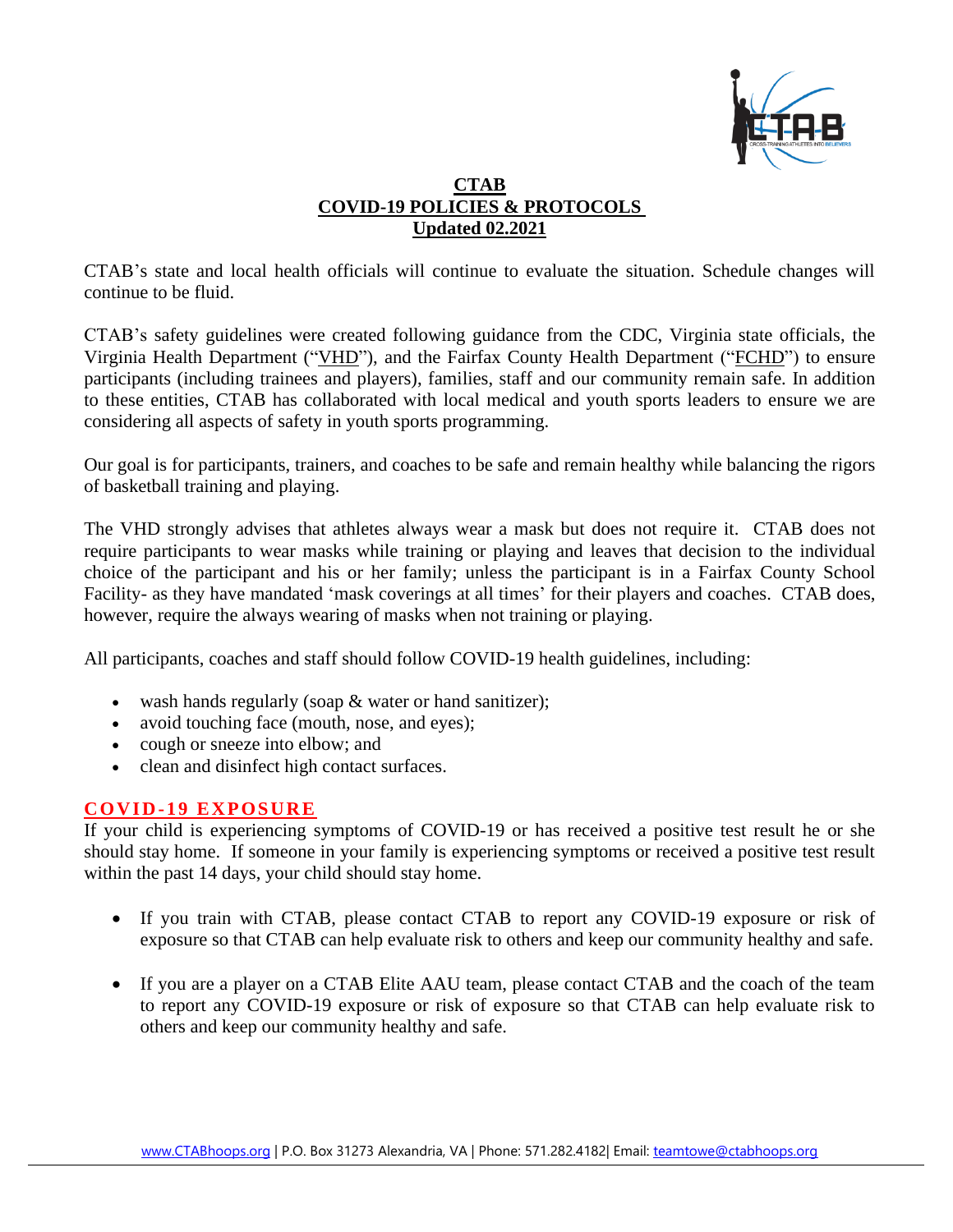The guidelines below are designed to comply with safety standards recommended by state and local officials in order to limit the risk of transmission of COVID-19.

Players or spectators unwilling to adhere to the safety standards will be asked to remain at home.

#### **General Guidelines**

- No one will attend a training, practice or game if exhibiting any COVID-19 symptoms. When in doubt, stay home.
- No physical interactions (high fives, handshakes) are permitted.
- Participants will not share water bottles, towels, or any equipment except a basketball.
- Only participants, coaches, trainers, and official staff are generally permitted inside a court area. If training and/or games are inside a Fairfax County school gym, CTAB will follow the prevailing Fairfax County guidelines. For AAU games or other CTAB team games, CTAB will follow the direction of the venue/locale where the games are being held.
- **One spectator allowed per participant.**
- If possible, drop off and pick up should happen within 5-10 minutes of scheduled training or practice sessions (*i.e.*, please do not drop players off 30 minutes early).
- Please respect and adhere to these policies at all times.

# **Trainer, Staff & Coach Guidelines**

- Only approved Trainers/Coaches allowed in the court area per session, practice or game.
- Trainers/Coaches will wear masks.
- Trainers/Coaches will utilize hand sanitizer before sessions and after handling equipment.
- Trainers/Coaches will wipe down public equipment if utilized and/or high contact area surfaces every two hours as needed.
- Trainers/Coaches will not share personal equipment with other trainers or coaches.
- Trainers/Coaches will direct players when they arrive and will give clear instructions and guidance throughout training sessions or practices.

# **Participant Guidelines**

- Participants should minimize items brought to the court.
	- o Participants will not share water, clothing or personal items.
- Participants will strive to maintain a social distance of six feet when not participating in a basketball activity on the court. No loitering next to other players when not training or playing.
- Participants will use wash hands or apply hand sanitizer before stepping on the court and upon leaving the court.
- All participants will wear a mask when walking in and out of any courts or gyms for practice or games. Participants will wear a mask when on the bench during games.